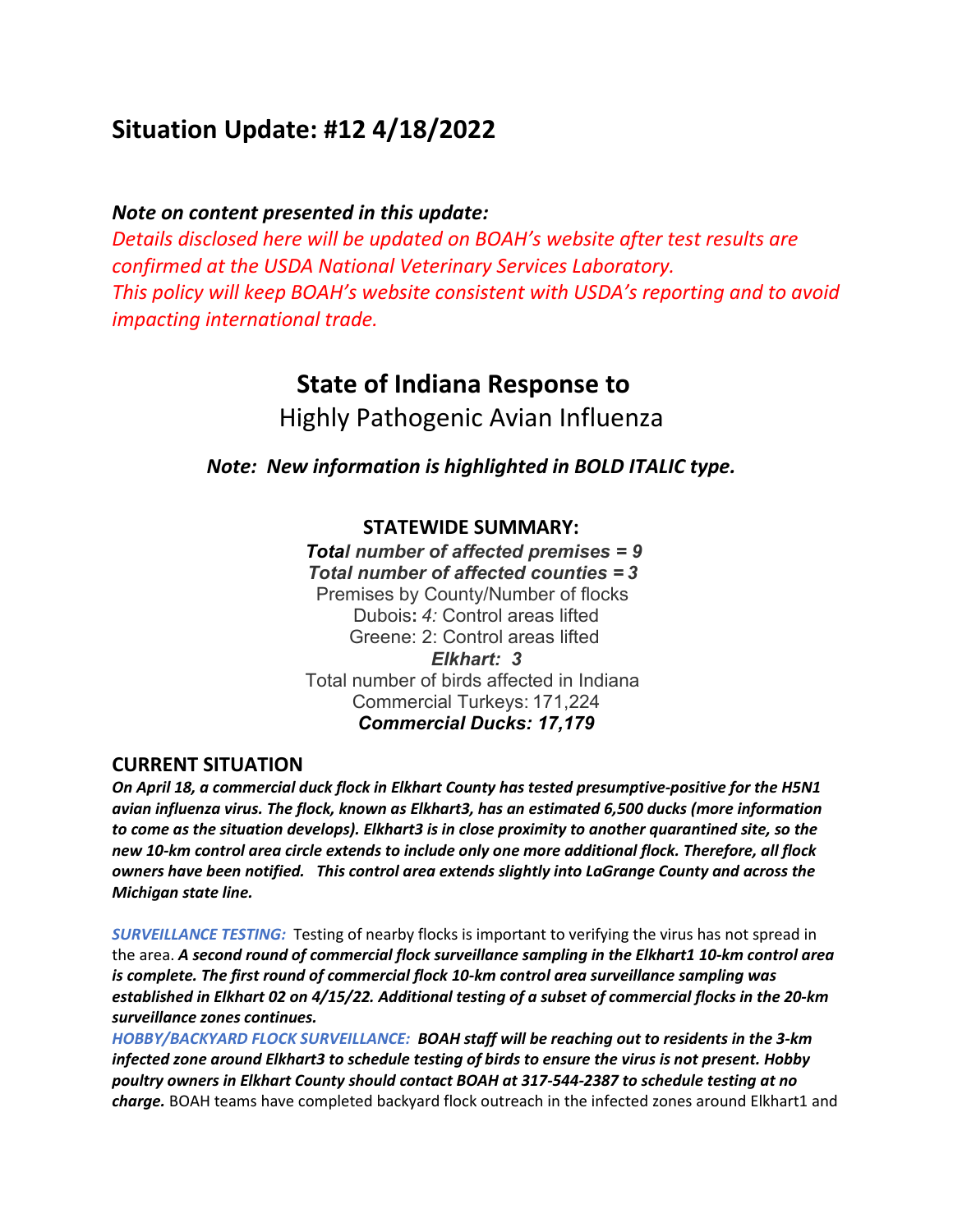Elkhart2. The crews visited approximately 1,200 residences and identified nearly 75 small-flock premises. Test results for the first 38 tested were negative; testing of the remaining flocks will be occurring this week.

*PERMITTED MOVEMENTS: Since the establishment of the Elkhart1 and Elkhart2 control areas, 158 permits have been processed for movement of poultry or poultry products into, within, or out of the areas. These movements have involved 13 other states. Permits in the Southern Indiana control areas totaled 53.*

*WILD BIRD SURVEILLANCE:* USDA Wildlife Services is assisting with surveillance of wild birds in and near the control areas. Approximately 220 samples from waterfowl, pigeons, European starlings and other species have been tested*. Positive test results have been identified in a bald eagle, a hawk and a redhead duck collected in Indiana.*

## **BACKGROUND**

On Feb. 9, 2022, a confirmed case of H5N1 highly pathogenic avian influenza (HPAI) was identified in a single commercial turkey flock in Dubois County. This is the first report of HPAI in commercial poultry in the United States since 2020 and the first in Indiana since 2016.   Control area lifted on March 23; quarantine of site remains intact.

Samples were collected from the birds on Feb. 7 and submitted to the Indiana Animal Disease Diagnostic Laboratory (ADDL) at Purdue University after approximately one hundred birds died, flock appeared lethargic and decreased consumption of water. Tests indicated a likely infection of an H5 avian influenza virus. Under standard protocols, the results were reported to the Indiana State Board of Animal Health (BOAH), which authorized prompt transport of the samples to US Department of Agriculture's National Veterinary Services Laboratory (NVSL) in Ames, IA for confirmatory testing.  NVSL confirmed that the virus present was a highly pathogenic strain of H5N1 (with a Eurasian H5 goose/Guangdong lineage). Upon confirmation of HPAI, the 29,000 turkeys in the flock (known as

On Feb. 15 laboratory testing of a second commercial flock of turkeys in Dubois County has identified the H5 avian influenza virus (known as Dubois2). Upon confirmation of HPAI, the 26,473 turkeys in the flock were depopulated to prevent the spread of the disease in the area. Control area lifted on March 23; quarantine of site remains intact.

Dubois 1) were depopulated to prevent the spread of the disease in the area.  

On Feb. 17, laboratory testing of a commercial flock of turkeys in Greene County has identified the H5 avian influenza virus (known as Greene1). A total of 48,000 turkeys in the flock were depopulated.  Control area lifted on March 15; quarantine of site remains intact.

On Feb. 18, laboratory testing identified H5 avian influenza (AI) in a commercial turkey flock in Greene County (known as Greene2). A total of 15,400 turkeys were depopulated. Control area lifted on March 15; quarantine of site remains intact.

On Feb. 22, laboratory testing identified H5 AI in commercial turkeys in Dubois County (Dubois3) about 2.5 miles west of Dubois1. H5N1 was subsequently confirmed by NVSL on Feb. 24. A total of 35,908 turkeys were depopulated. Control area lifted on March 23; quarantine of site remains intact.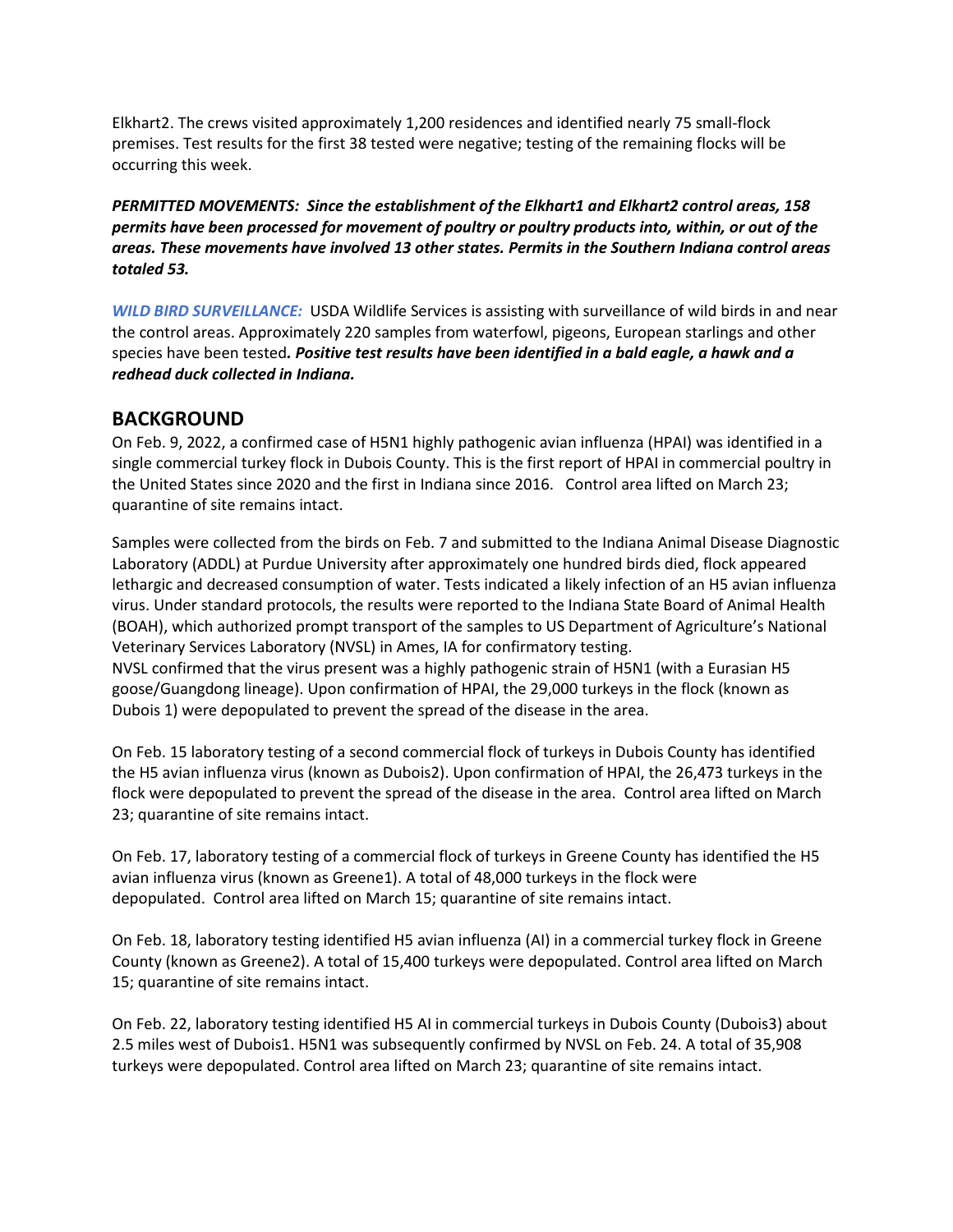On March 1, laboratory testing identified H5 AI in commercial turkeys in Dubois County (Dubois4) about 6/10-mile from Dubois1. Control area lifted on March 23; quarantine of site remains intact.

A 10-km control area (CA) is established around each HPAI-affected flock. All commercial flocks in the control areas must be tested for avian influenza at least weekly. Small, hobby flocks are also subject to testing. A surveillance zone is also established in the 10-km circle beyond the control area. Flocks in the surveillance zone must be tested every other week.

On March 15, 2022, the control areas surrounding Greene County sites G1 and G2 were lifted. The G1 and G2 sites remain under quarantine until the final steps of the flock plan are complete.

On March 23, 2022, the control areas surrounding the Dubois County farms were lifted; the D1, D2, D3 and D4 farms remain under quarantine until the final steps of the flock plan are complete.

**For the six sites located in Dubois and Greene counties:** Final activities to close the cases continue, including: compost disposal, virus elimination, environmental sampling for presence of the virus, and a fallow period.

Control areas could be lifted upon completion of the USDA-required conditions:

- The last infected premises in the control areas is depopulated and the compost pile has been set (capped)
- No HPAI-positive diagnostics have been identified in the control area for 14 days after the depopulation of the infected premises
- Initial virus elimination activities on the last infected premises are complete (including outside areas of the site, equipment, trucks, and other potential fomites used in the depopulation activities)
- Required surveillance in the control area (commercial and backyard premises) has been completed; no evidence of HPIA infection was found in the control area
- Surveillance requirements for international and bilateral trade are being conducted and may continue

On April 7, a commercial duck flock in Elkhart County has tested presumptive-positive for the H5N1 avian influenza virus. The flock, known as Elkhart 1, had 4,679 ducks. *Euthanasia, capping of compost piles and initial virus elimination activities are complete.*

*On April 12, a second commercial duck flock in Elkhart County tested positive for the H5N1 avian influenza virus. The flock, known as Elkhart2, had 6,379 ducks. These ducks have now been euthanized; disposal and initial virus elimination activities are complete.*

## **RESPONSE**

As part of existing avian influenza response plans, federal and state partners are working jointly on additional surveillance and testing in areas around the affected flocks. The United States has the strongest AI surveillance program in the world, and USDA is working with its partners to actively look for the disease in commercial poultry operations, live bird markets and in migratory wild bird populations.

BOAH is working with multiple state and federal partners to respond to this event, including Indiana Department of Health, Indiana Department of Homeland Security, Indiana Department of Natural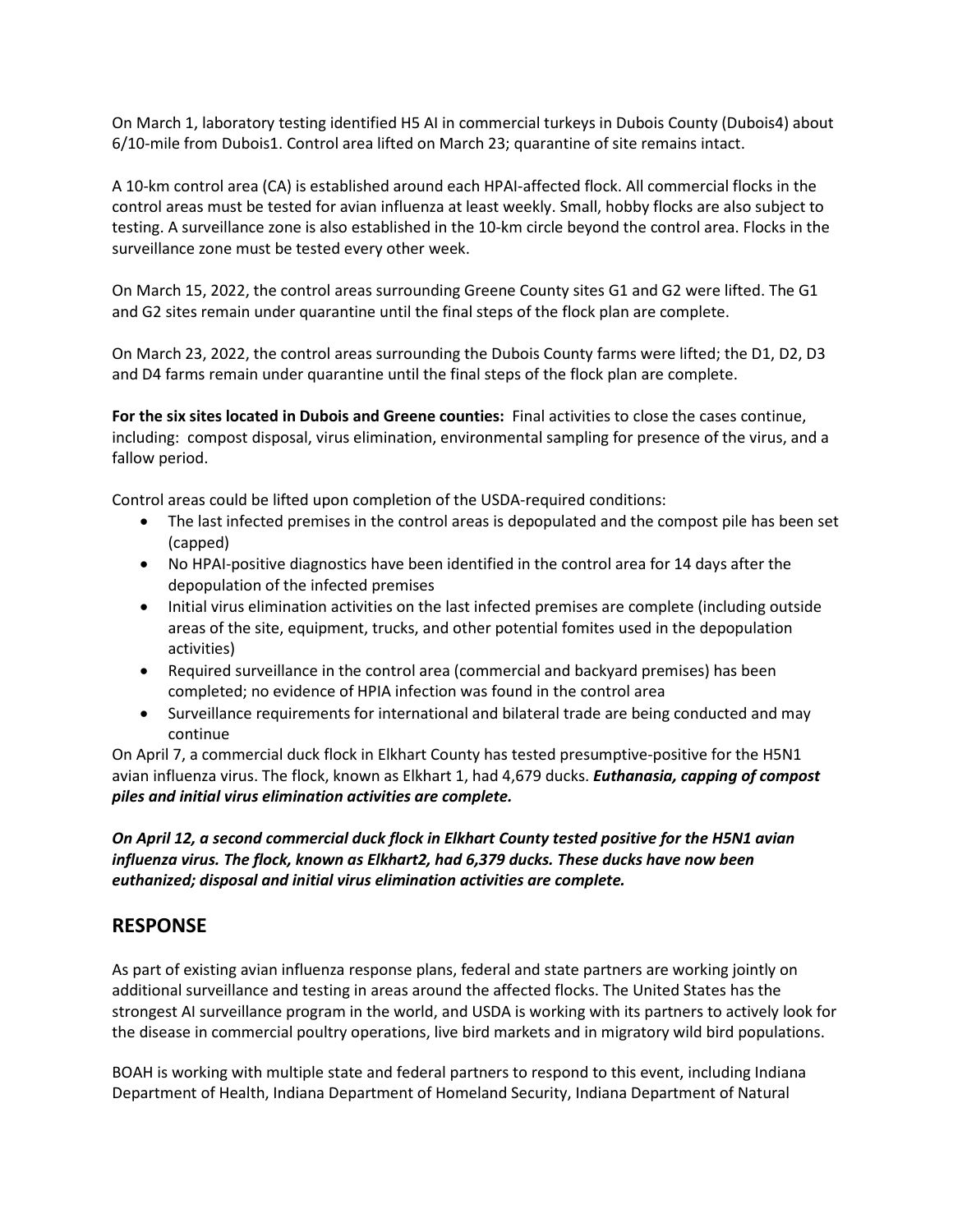Resources, Indiana Department of Environmental Management, and USDA Veterinary Services, Wildlife Services and Farm Service Agency.

# **PUBLIC ADVISORIES**

#### *Food Safety*

Avian influenza *does not present a food safety risk*; poultry and eggs are safe to eat. Officials are not aware of any public health significance with this virus. No cases of human infection have been reported. Human health agencies will be monitoring workers and others in contact with birds to monitor for influenza-like illness. 

#### *Animal Health*

Hobby poultry owners are encouraged to be aware of the signs of avian influenza and report illness and/or death to the **USDA Healthy Birds Hotline:  866-536-7593**. Callers will be routed to a state or federal veterinarian in Indiana for a case assessment. Dead birds should be double-bagged and refrigerated for possible testing. 

Signs include:  sudden death without clinical signs; lack of energy or appetite; decreased egg production; soft-shelled or misshapen eggs; swelling or purple discoloration of head, eyelids, comb, hocks; nasal discharge; coughing; sneezing; lack of coordination; and diarrhea. A great resource for backyard bird health information is online at**:** [www.aphis.usda.gov/aphis/ourfocus/animalhealth/animal-disease](http://www.aphis.usda.gov/aphis/ourfocus/animalhealth/animal-disease-information/avian/defend-the-flock-program/dtf-resources/dtf-resources)[information/avian/defend-the-flock-program/dtf-resources/dtf-resources.](http://www.aphis.usda.gov/aphis/ourfocus/animalhealth/animal-disease-information/avian/defend-the-flock-program/dtf-resources/dtf-resources)

Situation updates and status reports about ongoing avian influenza activities, along with critical diseaserelated information, will be posted online at:  [https://www.in.gov/boah/species](https://www.in.gov/boah/species-information/avianbirds/highly-pathogenic-avian-influenza/)[information/avianbirds/highly-pathogenic-avian-influenza/.](https://www.in.gov/boah/species-information/avianbirds/highly-pathogenic-avian-influenza/) Users may subscribe to email and/or text updates on a subscribe link at that page. 

#### *Human Health*

Recent detections of highly pathogenic avian influenza A H5N1 viruses (H5N1 bird flu) in wild birds and poultry pose a low risk to the health of the general public; however, rare human infections are possible. Human infections are most likely to be rare and happen in people with recreational or occupational exposures involving prolonged, unprotected close contact with infected birds or contaminated environments. CDC is taking routine preparedness measures to be ready in case human infections with these viruses happen. IDOH offers the following guidance documents for poultry growers and emergency responders to protect their health:

- [Indiana Department of Health Avian Flu Producer Information](https://www.in.gov/boah/files/2022-02-18_HPAI_Producer-packet.pdf)
- [Indiana Department of Health Avian Flu Post-Exposure Information](https://www.in.gov/boah/files/2022-02-18_HPAI_Producer-packet.pdf)

The Indiana Department of Health and the Dubois and Greene County Health Departments have completed public health monitoring for exposed persons at all six sites. Of the 64 people with reported exposure, 50 (78%) were contacted by public health, with varying degrees of follow-up. Of these, none had evidence of infection or illness associated with AI virus.

#### *Mental Health*

Community members who are affected by this animal health emergency are to be aware of the possible impact on their mental health and to seek assistance if needed. Available resources include: